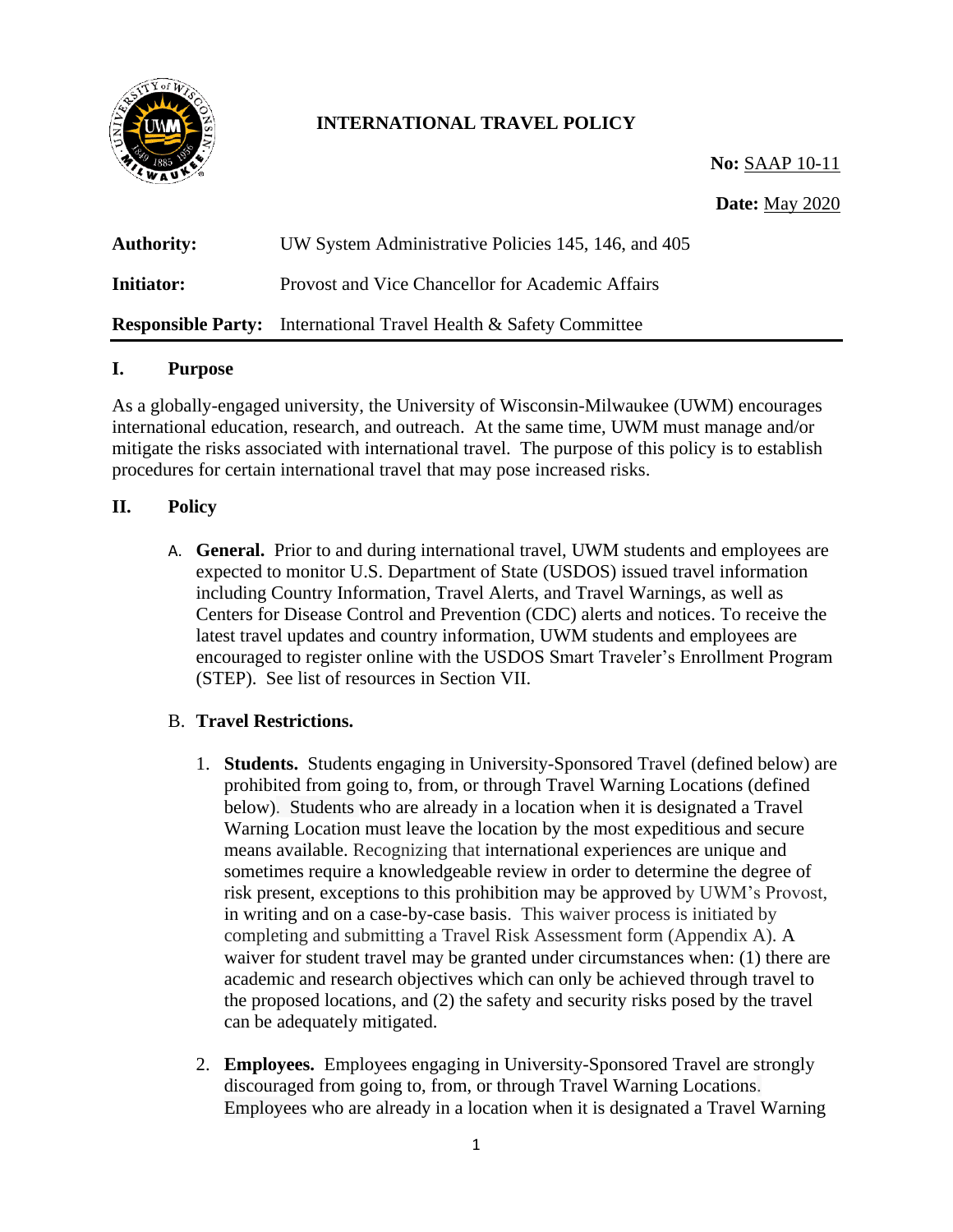Location should leave the location by the most expeditious and secure means available. Although employees are not required to secure a waiver to this policy in order to travel to a Travel Warning Location, they are required to complete and submit the attached Travel Risk Assessment form (Appendix A).

- 3. **Export Controls**. It is the responsibility of all UWM employees who intend to take equipment, technology, or software abroad to confirm they are in compliance with U.S. export control laws. Information regarding the University's Export Control Program can be found on UWM's Office of Sponsored Programs' website.
- C. **Returning Travelers.** Returning travelers are expected to follow any applicable guidance by public health authorities.

# **III. Definitions**

- A. **Travel Warning Locations** are locations that are under a USDOS Level 3 or Level 4 advisory, a CDC Notice Warning Level 3, or those locations additionally identified by the Provost as representing significant health or safety risks for UWM travelers.
- B. **University-Sponsored Travel** includes, but is not limited to,
	- travel on UWM-related business, including research,
	- travel that relates to an employee's professional interests and postions such as board or other professional organization roles,
	- travel paid in full or in part by UWM,
	- travel organized, endorsed and/or sponsored by UWM or organizations associated with UWM such as student clubs, or
	- travel that involves academic credit granted by UWM.

# **IV. Procedures**

A. **Designating Additional Locations as Travel Warning Locations.** Upon recommendation by UWM's Center for International Education (CIE) Director for Study Abroad and/or UWM's Risk Manager, the Provost may designate an additional location as a Travel Warning Location if it presents significant health or safety risks for UWM travelers. CIE's Director for Study Abroad and UWM's Risk Manager are responsible for making timely recommendations to the Provost about such locations. In making recommendations to the Provost, they will consider health, safety, and security factors in that destination, as well as the availability of health and evacuation support under UWM insurance policies. They may also consult, in their discretion, with appropriate UWM administrators, including but not limited to, UWM's Health Officer, Dean of Students, UWM Police Chief, Vice Chancellor for University Relations, and Chief Legal Counsel. CIE's Director for Study Abroad and UWM's Risk Manager will maintain documentation of their considerations under this policy.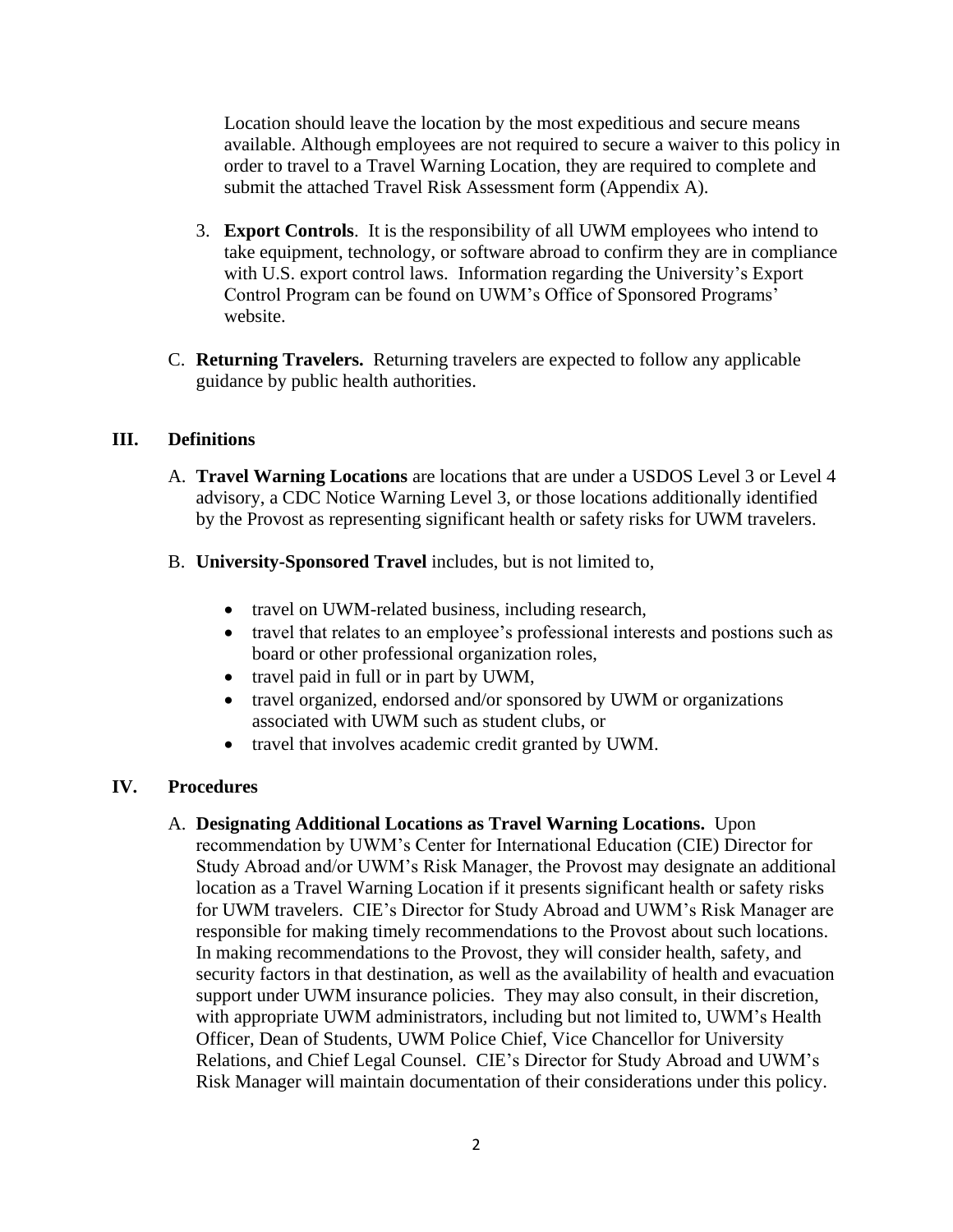- B. **Travel Exceptions.** Students or employees who wish to travel on University-Sponsored Travel to Travel Warning Locations must complete the Travel Risk Assessment and email it to both CIE's Director for Study Abroad and UWM's Risk Manager. For planned travel, this form must be submitted at least 60 calendar days prior to the anticipated travel or as soon as reasonably practicable. CIE's Director for Study Abroad and UWM's Risk Manager will review the information presented, seek additional or clarifying information if necessary, consult with appropriate UWM administrators, and make an appropriate recommendation to the Provost. For students, the Provost may deny a waiver request or grant it with or without additional mitigation measures. For employees, employees who fail to submit this form may be denied reimbursement for any travel-related expenses.
- C. **Designees.** If the Provost is not available, the Vice Chancellor for Finance and Administrative Affairs will be designated to act in their place under this policy.

### **V. Contact Information**

UWM's Center for International Education: overseas@uwm.edu

UWM's Office for Risk Management: riskmgt@uwm.edu

**VI. Forms.** A Travel Risk Assessment form is included in Appendix A.

### **VII. Resources:**

U.S. State Department.

- General: [https://travel.state.gov](https://travel.state.gov/)
- Tips for Traveling Abroad: [https://travel.state.gov/content/travel/en/international](https://travel.state.gov/content/travel/en/international-travel.html)[travel.html](https://travel.state.gov/content/travel/en/international-travel.html)
- STEP Program Registration: [https://travel.state.gov/content/travel/en/international-travel/before-you](https://travel.state.gov/content/travel/en/international-travel/before-you-go/step.html)[go/step.html](https://travel.state.gov/content/travel/en/international-travel/before-you-go/step.html)

Centers for Disease Control and Prevention.

- General: <http://www.cdc.gov/travel>
- Survival Guide to Safe and Healthy Travel: <http://wwwnc.cdc.gov/travel/page/survival-guide.htm>